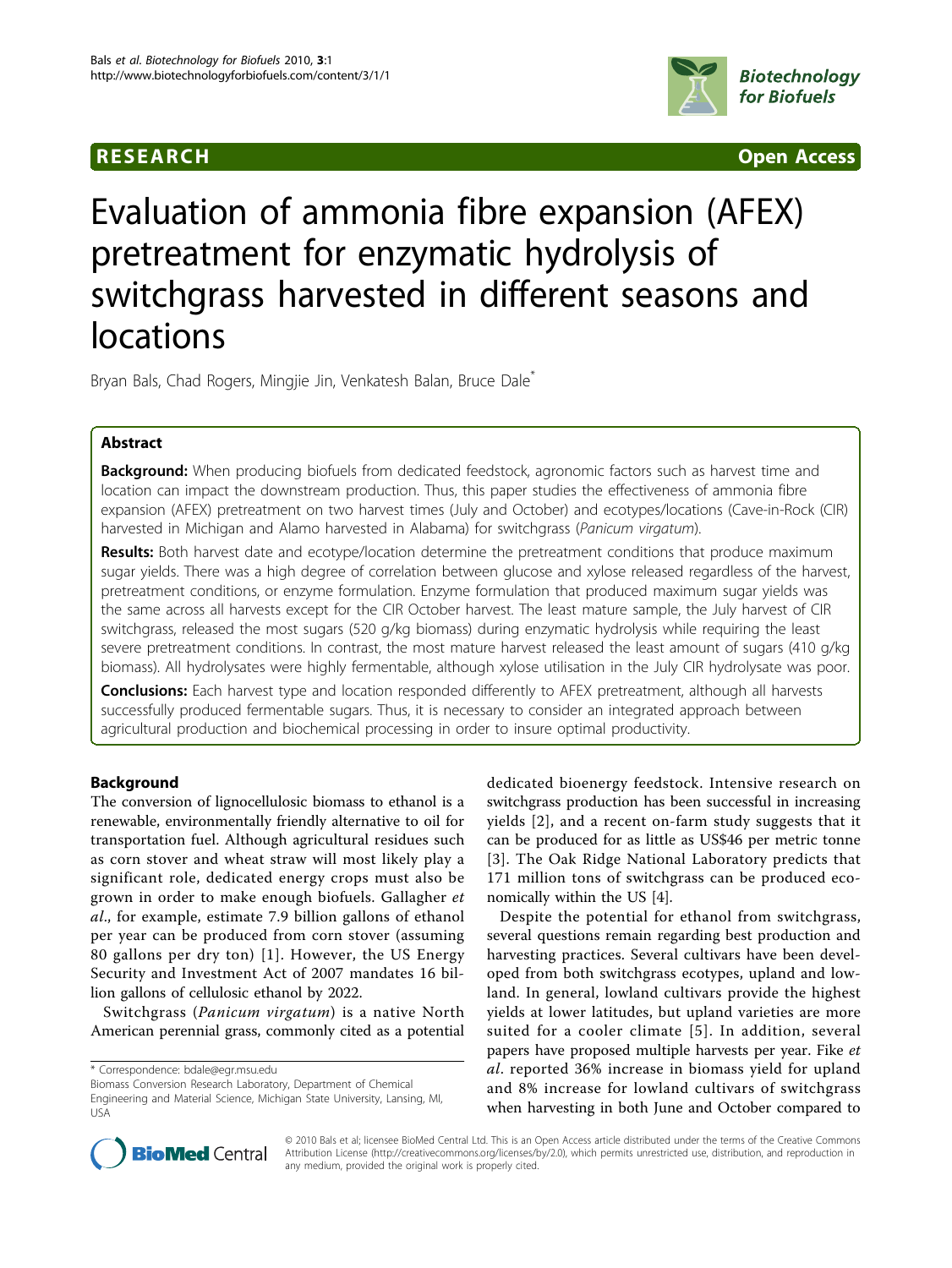one harvest in October [\[6\]](#page-9-0). Monti et al. observed similar trends for the first 2 years of harvests, yet in later years the multiple-harvest scenario had lower yields than a single harvest [[7](#page-9-0)]. Despite the possibility of lower yields, there may be other advantages to performing multiple harvests. An earlier harvest will likely contain more digestible carbohydrates, thus potentially leading to greater sugar recovery. In addition, immature switchgrass may provide other valuable coproducts such as protein that could improve the overall economics of a biorefinery [\[8,9\]](#page-9-0).

As with production and harvesting, several options are available for pretreatment and conversion of switchgrass to ethanol [\[10](#page-9-0)]. In general, switchgrass responds favourably to pretreatment and hydrolysis, with several studies reporting greater than 90% conversion of cell wall carbohydrates to sugars [\[11,12](#page-9-0)]. These studies vary considerably in the type of pretreatment used as well as hydrolysis and fermentation conditions, and thus are not directly comparable. In addition, some studies did not specify the type and harvest date of the switchgrass used, thus making it difficult to assess these results. Dien *et al.* observed declining sugar yields in late maturity switchgrass relative to earlier maturities when subjected to dilute acid pretreatment and enzymatic hydrolysis [[13](#page-9-0)]. To date, we do not know of any study that compares the response of different cultivars or harvest locations of switchgrass to pretreatment and hydrolysis.

Ammonia fibre expansion (AFEX) is a promising method for pretreating agricultural material for bioenergy production. During this process, liquid ammonia is added to the biomass under moderate pressure (100 to 400 psi) and temperature (70 to 200°C) before rapidly releasing the pressure. Major process parameters are the temperature of the reaction, residence time, ammonia loading, and water loading. This process decrystallises the cellulose, hydrolyses hemicellulose, removes and depolymerises lignin, and increases the size and number of micropores in the cell wall, thereby significantly increasing the rate of enzymatic hydrolysis [[14](#page-9-0)]. In previous studies, AFEX treatment resulted in near theoretical yields of glucose on different types of agricultural residues [\[15\]](#page-9-0) and energy crops [[16](#page-9-0),[17](#page-9-0)]. In particular, previous work has shown conversions of over 90% of the glucan and 70% xylose on switchgrass, although again the cultivar/ecotype and harvest date was not specified [[18\]](#page-9-0).

Thus, the goal of this paper is to determine the effectiveness of AFEX pretreatment on two harvest times (July and October) and ecotypes/locations (upland switchgrass in Michigan and lowland switchgrass in Alabama) for switchgrass. In particular, the response of each switchgrass sample to variations in the four

pretreatment parameters, different enzyme loadings, and fermentation is considered for this work. These responses are compared across harvest dates and locations in order to assess the potential for multiple harvest systems and the variability in switchgrass yields, respectively.

# Methods

# Feedstock

Two varieties of switchgrass were used for this study. Alamo (a lowland variety) switchgrass, grown at Auburn University (Auburn, AL, USA), was harvested in mid July and mid October 2005. Cave-in-Rock (CIR) switchgrass (an upland variety) was grown at Michigan State University (East Lansing, MI, USA) and harvested in early July and mid October 2008. All varieties were milled using a Fitzpatrick JT-6 Homoloid hammer mill (Continental Process Systems, Westmont, IL, USA) to a mesh size of 2 mm. Samples were dried to less than 10% moisture and stored at 2°C until use.

# AFEX conditions experiment

For screening AFEX conditions, pretreatment was performed in a 22 ml reactor. Switchgrass was premixed with water at the desired loading and 3 g dry weight was added to the reactor before being sealed shut. Air was removed from the reactor using a vacuum. Anhydrous ammonia was preheated to a desired pressure in the ammonia loading vessel, and the biomass preheated to the desired temperature. Both the ammonia pressure and biomass temperature were chosen in order to reach a specified temperature once the ammonia was added to the biomass. The heat of mixing between ammonia and water raises the temperature beyond the preheated values, and a precise final temperature is therefore difficult to obtain. Instead, a range of preheated values was used to obtain a range of temperatures, and the final temperature of the biomass was recorded and used. Pressure was released at the end of the desired residence time by turning a ball valve. After the reaction, the biomass was removed and allowed to dry in a fume hood overnight. Based on previous studies [[15\]](#page-9-0), it was assumed that no net change in the biomass weight occurred during pretreatment.

AFEX conditions ranged from 0.4 to 2 g ammonia/g dry biomass, 0.4 to 2 g water/g dry biomass, and 5 to 30 min residence time. In addition, the temperature range was generally between 80 to 200°C. At least 45 total AFEX conditions were chosen for each type of switchgrass tested. The 'corner points' of ammonia and water were specifically chosen at a moderate temperature and pressure. In addition, a near centre point (1 g ammonia/ g dry biomass, 1 g water/g dry biomass, 15 min residence time, moderate temperature) was replicated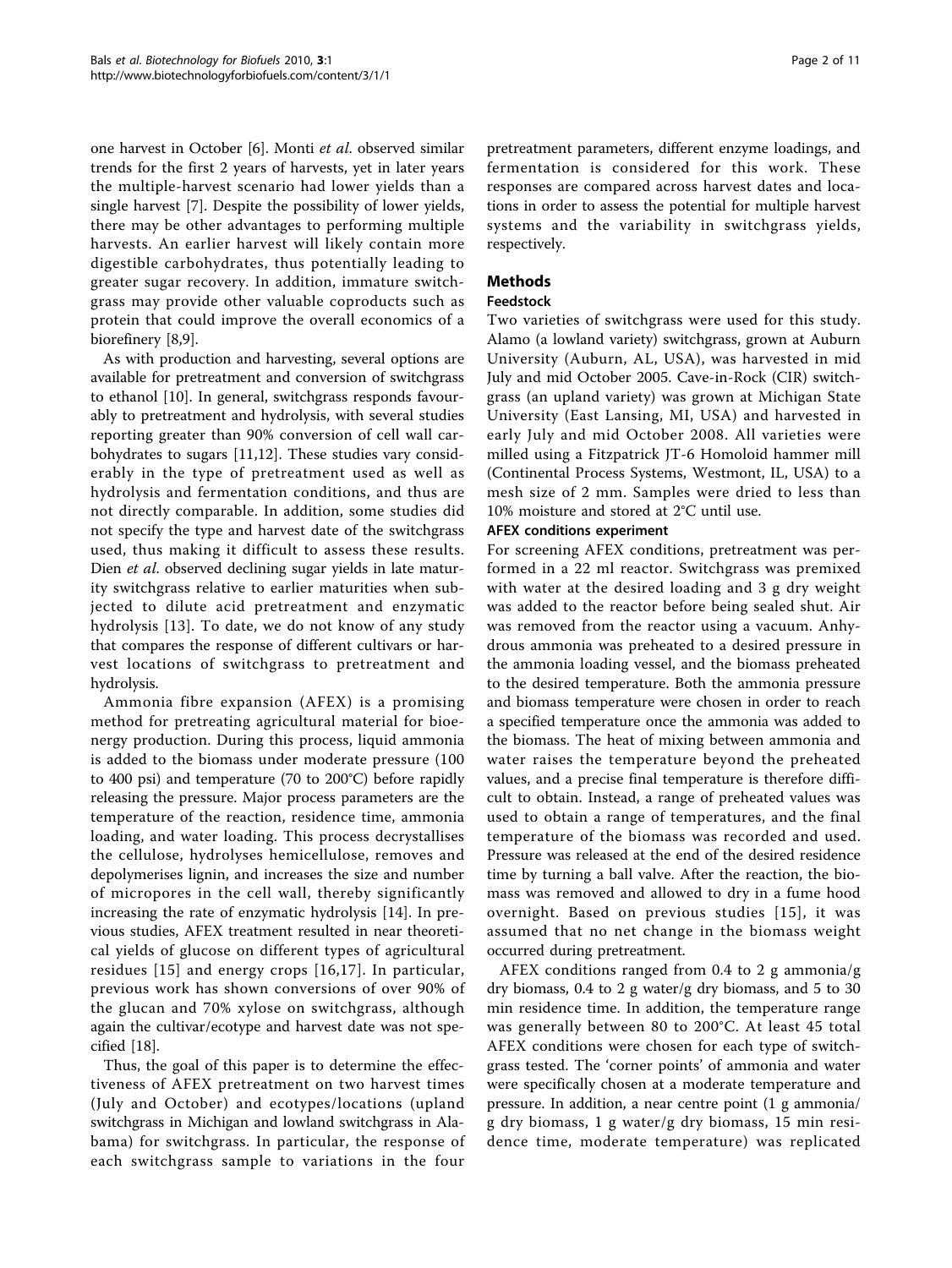multiple times. The remaining conditions were assigned randomly.

Enzymatic hydrolysis was performed at 3% dry biomass loading and 15 ml total volume. A 0.05 M citrate buffer was used to keep the pH constant at approximately 5.0. Tetracycline and cycloheximide were added to prevent microbial and fungal growth. Accelerase (Genencor, Rochester, NY, batch no. 1600844643) was used as the cellulase and loaded at 5 mg Accelerase/g dry biomass (3.2 filter paper units (FPU)/g dry biomass). Hydrolysates were incubated at 50°C and rotated at 200 rpm for 72 h. After the incubation period, enzymes were deactivated by heating samples to 99°C. Monomeric glucose and xylose concentration was determined through high performance liquid chromatography (HPLC) using a BioRad (Richmond, CA, USA) Aminex HPX-87P carbohydrate analysis column. Degassed HPLC water with a flow rate of 0.6 ml/min was used as the mobile phase, while the temperature in the column was kept constant at 85°C.

Sugars are reported as the total monomeric glucose and xylose released from the biomass during enzyme hydrolysis. This includes sugars produced from hydrolysis of polymeric sugars as well as soluble sugars that were not degraded during pretreatment. No attempt was made to determine the degradation of soluble sugars during pretreatment or the conversion of polysaccharides to monomeric sugars.

A reduced linear model based on the total monomeric glucose and xylose released during enzymatic hydrolysis was used to analyse the results using Minitab 15 (Minitab, State College, PA, USA) as the statistical software package. Ammonia loading, water loading, residence time, and the final reaction temperature were used as parameters as well as all interaction effects. Any parameter or interaction term that did not have a significant effect ( $P < 0.05$ ) was eliminated. The final model was used to analyse the response of total sugar yield to each pretreatment parameter as well as to estimate the optimal AFEX conditions for each switchgrass sample.

#### Enzyme addition experiment

For all subsequent experiments described in this paper, AFEX was performed at the estimated optimal conditions determined from the above experiments. The same treatment method was used except that AFEX was performed in a 1.5 l reactor rather than a 22 ml reactor. Between 80 to 150 g dry switchgrass was used for each batch. The amount of switchgrass depended on the ammonia loading, as a practical limitation of the ammonia loading vessel was 160 g. Multiple batches of AFEX treatment were performed, and no significant differences  $(P < 0.05)$  were seen in sugar released through enzymatic hydrolysis between batches. All batches were then combined before proceeding with further experiments.

Four commercial enzymatic mixtures were used in these experiments: Accelerase, the b-glucosidase Novozyme 188 (Novozymes, Cambridge, MA, batch no. 058K1144), Multifect Xylanase (Genencor, batch no. 4900805391), and Multifect Pectinase (Genencor, batch no. 4010833580). Enzyme concentrations were determined by nitrogen analysis using a Skalar Primacs SN Total Nitrogen Analyser (Breda, The Netherlands), which uses the Dumas method of combusting all nitrogen to NOx. Enzyme loading varied between 5 to 20 mg/g biomass for Accelerase and 0 to 10 mg/g biomass for the other enzyme mixtures. A total of 48 hydrolysis experiments were run for each type of switchgrass, representing 25 different enzyme combinations determined using the Box-Behnken method [\[19](#page-9-0)]. Hydrolysis was performed in the manner stated above. Results were analysed with Minitab 15 using response surface methodology to determine the importance of each type of enzyme in releasing sugars.

#### Rate determination

For the rate experiments, the estimated optimal enzyme loading for each biomass was used as determined from the previous experiment. Hydrolysis was performed in 250 ml flasks with a working volume of 100 ml. All other conditions were as stated previously. Samples of 1 ml were taken at 0, 3, 6, 10, 24, 72, and 168 h. Cut pipette tips were used in order to sample both solids and liquid from the flasks, thereby preventing bias in later hydrolysis time periods due to changing the solid loading.

# Fermentation

Fermentation studies were carried out using Saccharomyces cerevisiae 424A (LNH-ST), a yeast strain genetically modified at Purdue University, West Lafayette, IN, USA, to coferment xylose into ethanol. The yeast was grown on yeast extract phosphate (YEP) media before transferring to switchgrass hydrolysate at an initial cell density of 2.0 OD at 600 nm (approximately 0.95 g/l). The hydrolysates used were at 20% solid loading, with the exception of the October Alamo harvest which was grown at 10% solid loading due to lack of available sample material. All hydrolysates were prepared as mentioned above with the exception that 50 mg/l chloramphenicol was used as the antibiotic. Because a 20% solid loading mixture has no standing water and is thus unable to be mixed properly in a shake flask, the biomass and enzyme was added in a fed-batch manner to allow the fibre structure to break down. It was found that adding half of the enzyme and biomass immediately and half after 3 h residence time was sufficient to insure flowability. After hydrolysis, the solids and liquids were separated and fermentation was performed on the liquid portion only. Duplicate hydrolysates were combined together prior to fermentation, and fermentation was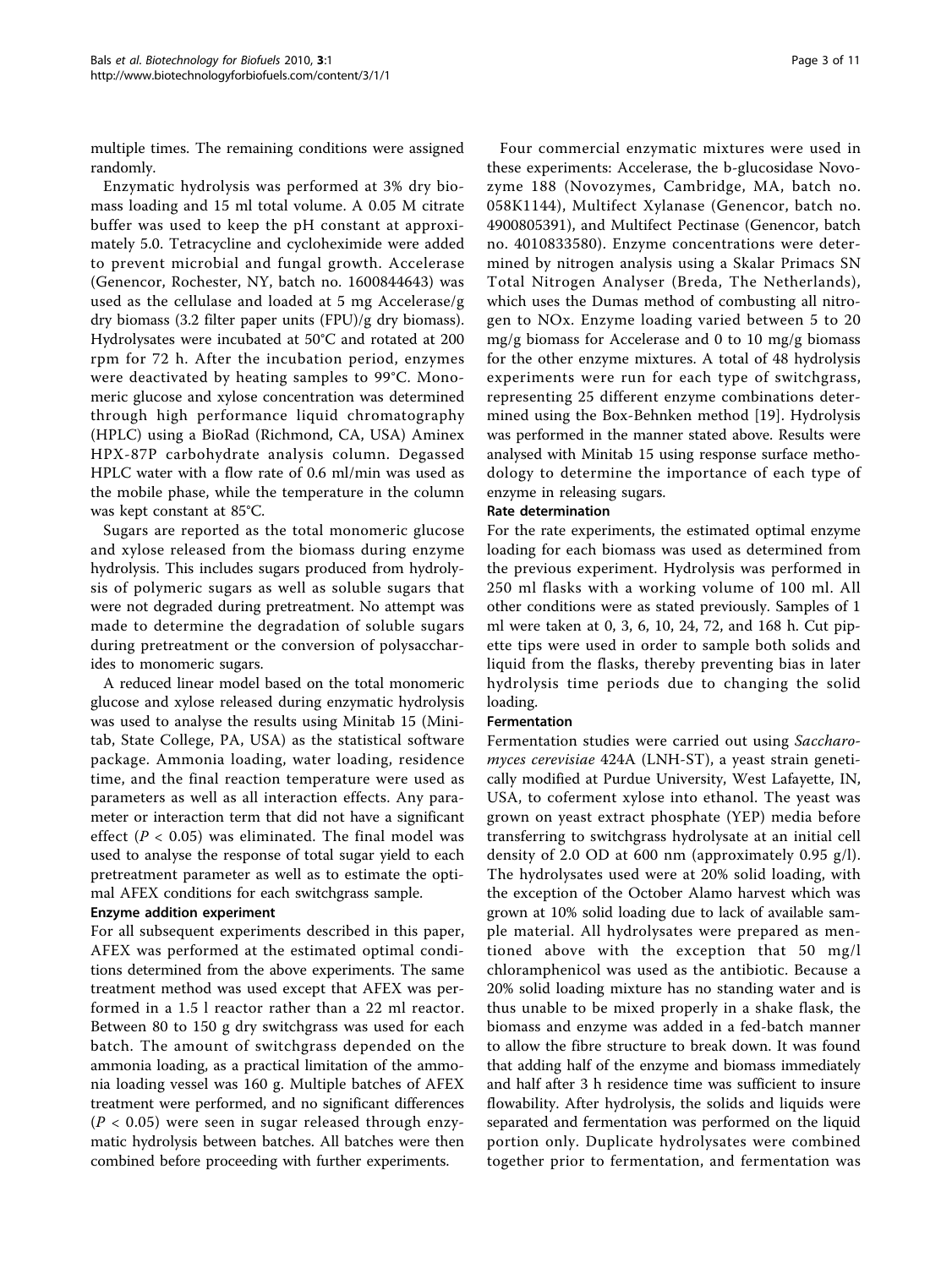carried out in duplicates. No detoxification of the hydrolysate or nutrient supplementation of the fermentation media was performed [[20](#page-9-0)]. Fermentation was carried out at 30°C, 150 rpm in unbaffled Erlenmeyer flasks.

#### Composition analysis

Switchgrass cell wall composition was determined based upon the standard method described by the National Renewable Energy Laboratory (NREL) [\[21\]](#page-9-0). Total extractives were determined using an accelerated solvent extractor with water followed by ethanol as the solvent at 1, 500 psi. A portion of the water extract was analysed via HPLC for soluble sugars. For total carbohydrate analysis, extracted switchgrass was hydrolysed in 72% sulfuric acid at 30°C for 1 h, followed by 1 h hydrolysis in 4% sulfuric acid at 121°C. The resulting hydrolysate was filtered, and the remaining solids were gravimetrically analysed to determine acid-insoluble lignin. Total sugars released within the hydrolysate were analysed using a BioRad Aminex 87 H column with a constant flow rate of 0.6 ml/min using 5 mM sulfuric acid and a temperature of 65°C. Ash content was gravimetrically determined by combusting at 575°C for 16 h. All composition experiments were performed in triplicate. Significant differences between harvests were determined using a single-factor analysis of variance at a 95% confidence interval.

# Results and Discussion

# Compositional analysis

Table 1 shows the composition of the four harvests of switchgrass. There were significant differences in glucan and xylan content in CIR switchgrass, but not Alamo switchgrass. Of particular importance is the lignin, which increases from 10.4% to 16.7% between the July and October harvest of CIR switchgrass. The amount of lignin present has been linked to poor hydrolysis yields, particularly as AFEX does not remove lignin. However,

#### Table 1 Composition analysis (as percentage of total dry weight) for the July and October harvests of Cave-in-Rock (CIR) and Alamo switchgrass.

|                     | CIR: July                                                    | CIR: October Alamo: July                      |                           | Alamo: October              |
|---------------------|--------------------------------------------------------------|-----------------------------------------------|---------------------------|-----------------------------|
| Glucan <sup>a</sup> |                                                              | $30.6 \pm 0.2^{\circ}$ 33.6 $\pm 0.5^{\circ}$ | $32.6 + 0.3$ <sup>f</sup> | $32.9 \pm 0.2^f$            |
| Sucrose             | $5.1 + 0.3^d$ 2.4 + 0.2 <sup>e</sup>                         |                                               | $3.8 + 0.2^{f}$           | $3.8 + 0.4^{\dagger}$       |
| Xylan               | $19.4 \pm 0.3^{\circ}$ 25.3 $\pm 0.2^{\circ}$                |                                               | $22.8 + 0.1$ <sup>f</sup> | $23.0 + 0.2^{f}$            |
|                     | Arabinan $2.0 \pm 0.1^d$ $2.0 \pm 0.1^f$                     |                                               | $1.8 + 0.1^e$             | $2.0 + 0.1^d$               |
| Lianin <sup>b</sup> | $10.4 \pm 0.4^{\circ}$ 16.7 $\pm 0.5^{\circ}$                |                                               | $15.4 + 0.4^f$            | $17.2 + 0.2^e$              |
|                     | Solubles <sup>c</sup> $26.0 + 0.6^d$ 15.8 + 0.1 <sup>e</sup> |                                               | $18.1 + 0.2^f$            | $15.0 + 0.29$               |
|                     | Ash $5.0 \pm 0.06^{\circ}$ 3.9 $\pm 0.02^{\circ}$            |                                               | $2.5 + 0.03$ <sup>f</sup> | $2.0 \pm 0.01$ <sup>9</sup> |
| Closure             | $95.4 \pm 0.8$                                               | $97.3 + 0.7$                                  | $93.2 + 0.6$              | $92.1 + 0.4$                |
|                     |                                                              |                                               |                           |                             |

Different letters (d, e,f,g) represent significant differences (P < 0.05) in composition across the different feedstocks.

<sup>a</sup>Does not include soluble glucose; <sup>b</sup>acid insoluble (Klason) lignin; <sup>c</sup>includes both water and ethanol solubles.

increased glucan and xylan content shows the potential for the later harvest to achieve higher overall sugar yields. Both xylan and lignin showed a general trend of increasing with increasing maturity, as the July harvest of the northern CIR switchgrass contained the least amount of both compounds between all harvests, while the October harvest of CIR contained the most xylan, and the two October harvests both contained high lignin. The CIR switchgrass, grown in Michigan, experienced a shorter growing season than the Alamo harvests, and thus the July harvest of CIR is less mature than Alamo, while the October harvest of CIR is more mature than Alamo, as the northern variety tends to senesce earlier in the year.

As expected, solubles and ash decreased for later harvests, as the grass senesces at the end of the growing season and mobilises those compounds for storage in the root system. CIR switchgrass also tended to contain more solubles and ash than the Alamo switchgrass. Overall mass closure ranged from 92% to 97%. Remaining material may include acid-soluble lignin, galactan and other minor sugars, and insoluble protein. Acid soluble lignin in particular can range from 2% to 6% of the total composition [[22](#page-9-0),[23](#page-10-0)]. AFEX does not remove any material from the biomass, and so this acid soluble lignin may still impact hydrolysis yields.

# AFEX conditions

The range of glucose and xylose yields is shown in Figure [1.](#page-4-0) In general, the release of glucose and xylose was similar across AFEX conditions; that is, AFEX conditions that produced high glucose yields also produced high xylose yields. This correlation was higher for the October harvests for both plantings of switchgrass than the July harvests. Xylose yields are within the same range for all harvests of switchgrass, with most samples between 50 to 100 g xylose/kg switchgrass depending upon the conditions used. Maximum xylose yields were similar across all harvests. The amount of glucose released tended to be higher for CIR switchgrass harvested in July relative to all other harvests. In contrast, the October harvest of CIR switchgrass tended to have the lowest glucose yields, with a maximum glucose yield of 172 g/kg switchgrass.

Furthermore, different AFEX conditions did not greatly affect glucose yields for the October harvest of CIR switchgrass, with an inner quartile range of only 135 to 156 g/kg switchgrass. In comparison, Alamo October harvest had a broader range, with an inner quartile range of 162 to 197 g/kg switchgrass and a maximum yield of 247 g/kg. The July harvest of Alamo switchgrass had similar yields for its inner quartile range, but the maximum sugar yield (209 g/kg) was well below the October harvest. Thus, while most pretreatment conditions show a similar digestibility for both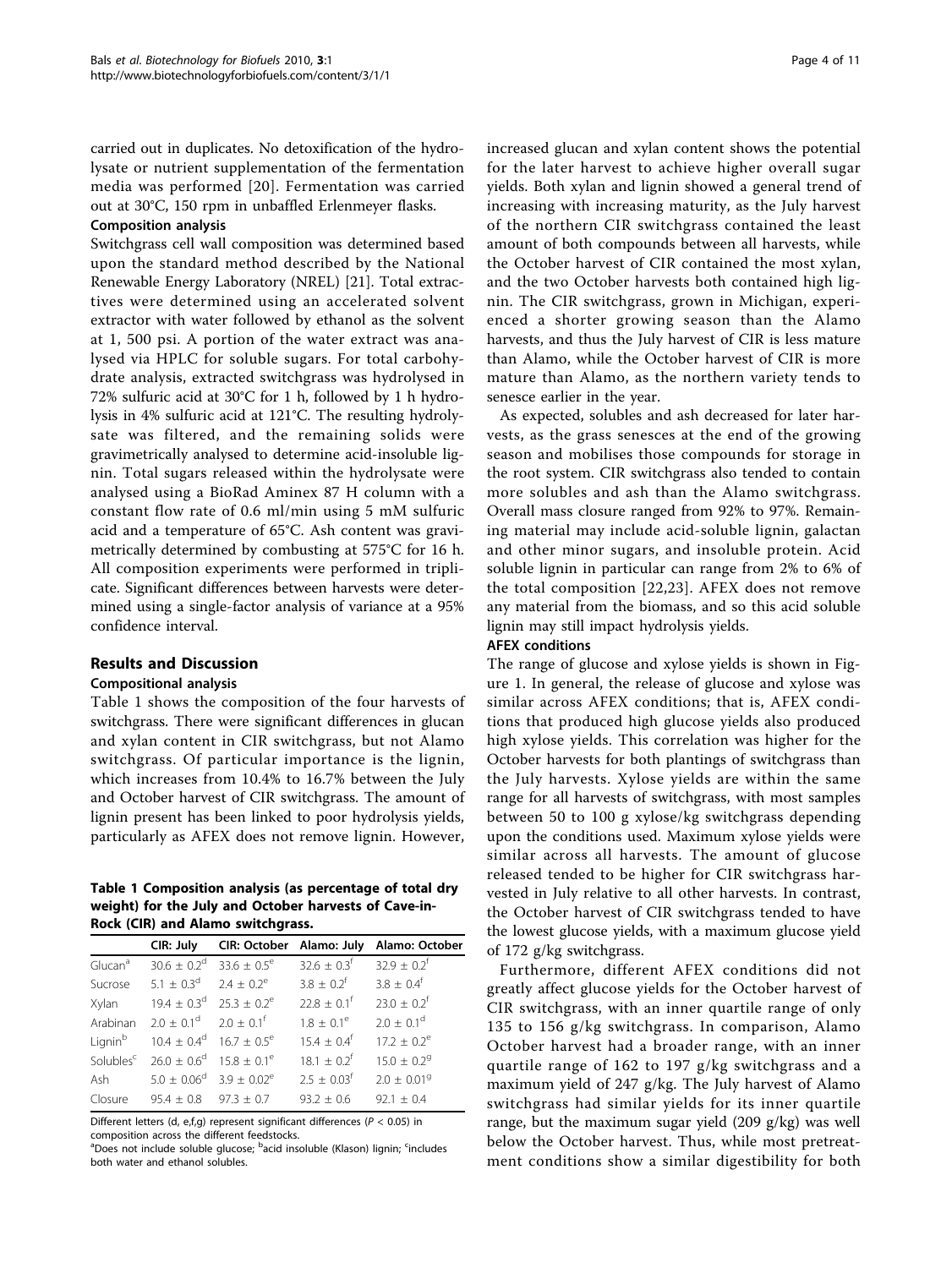<span id="page-4-0"></span>

harvests of Alamo switchgrass, the best AFEX conditions tended to produce greater glucose release for the October harvest.

For the CIR switchgrass, the October harvest required more severe pretreatment conditions (higher temperature, more ammonia, and/or longer residence times) than the July harvest, as seen in Table [2](#page-5-0). In contrast, both harvests of Alamo switchgrass had similar pretreatment conditions, although the October harvest required a greater ammonia loading. In all cases, the models gave a reasonable approximation of the results, with  $R^2$  values at or above 80%. AFEX is a complex physiochemical pretreatment, resulting in multiple changes to the cell wall structure. One primary effect is to solubilise and remove lignin and hemicellulose from the cellulose. Because the CIR July switchgrass has less lignin and hemicellulose than the other harvests, it may require less extreme conditions to properly solubilise and remove this material.

Although most pretreatment conditions affected the glucose and xylose yields in a similar manner, xylose yields tended to be lower than expected at high temperatures. Currently unpublished research in our laboratory suggests that xylan is degraded at high temperatures. Likewise, soluble sugars also degrade at high temperatures. These issues may partially explain why both CIR harvests require low temperatures relative to the Alamo harvests. The CIR July switchgrass is high in sucrose, and thus requires low temperatures to

preserve these sugars, whereas the CIR October harvest had highly indigestible cellulose. Because the glucose released was low and did not greatly vary across all pretreatment conditions, a lower temperature was required to obtain high overall sugar release.

The differences in water requirements for the two types of switchgrass used is pronounced. Alamo switchgrass required high water to biomass ratios while CIR switchgrass required low water to biomass ratio. Water has a complex role in AFEX pretreatment, as it acts as a competing catalyst for breaking acetyl bonds, moderates the pH, and aids in solubilising ammonia. In addition, high ammonia concentrations (relative to water) act to convert crystalline cellulose to the more digestible cellulose III [[24](#page-10-0)]. This may be the reason for the high ammonia/low water requirement for CIR October switchgrass. If so, a more anhydrous AFEX pretreatment may improve glucose yields for this harvest. For the CIR July harvest, the water loading is highly dependent upon the temperature of the process. At high temperatures, high water loadings must be used, while low loadings are required for high yields at low temperatures. The high water loadings at high temperatures may act as a moderating influence on sugar degradation by ammonia reactions, as it reduces the ammonia concentration and pH of the reaction.

#### Enzyme conditions

The response of glucose and xylose yields using different enzyme loadings is seen in Figure [2](#page-6-0). In general, higher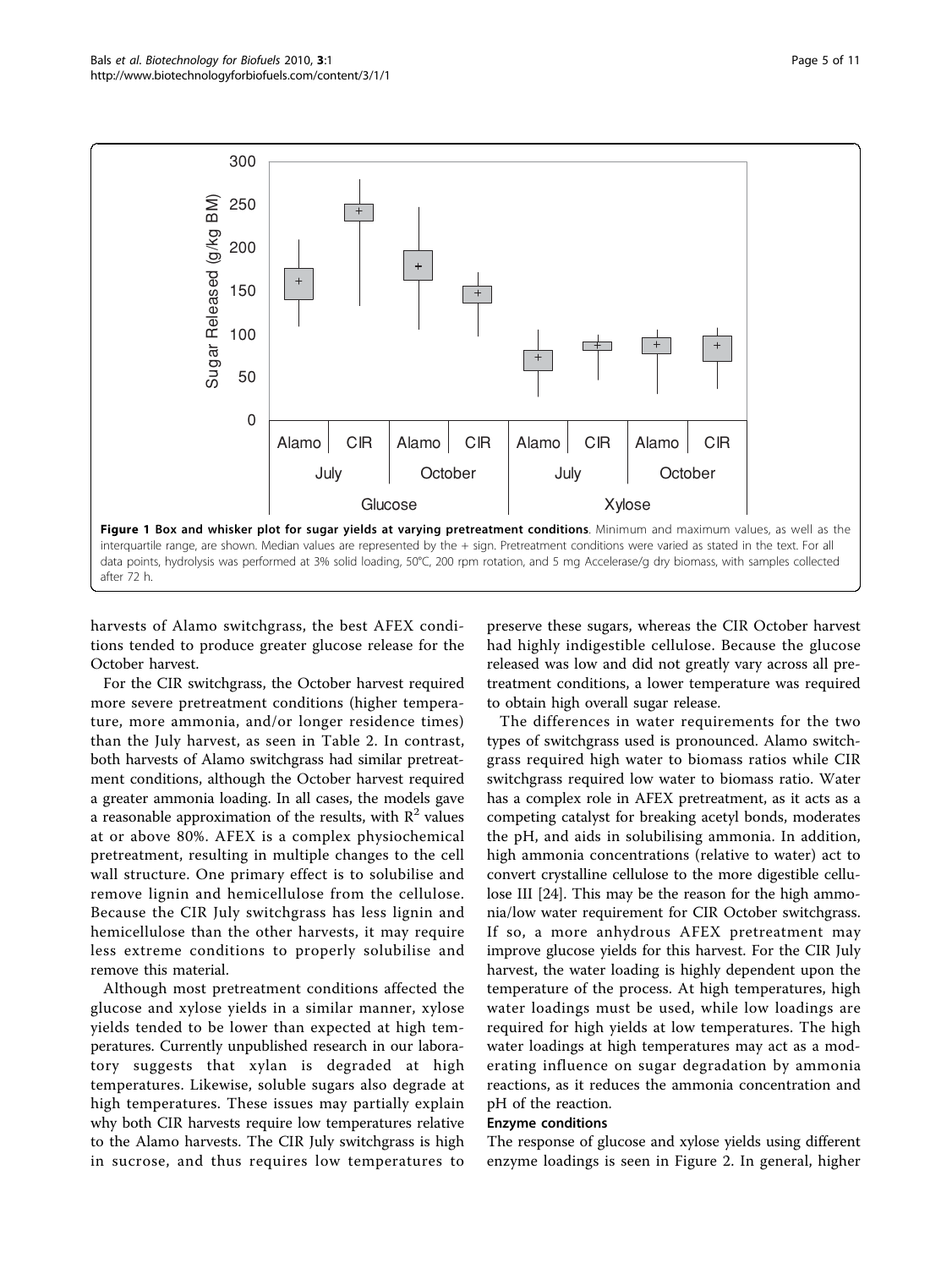|                         | CIR: July | CIR: October | Alamo: July | Alamo: October |  |
|-------------------------|-----------|--------------|-------------|----------------|--|
| Ammonia (g/g BM)        | 0.9       | 2.0          | 1.6         | 2.0            |  |
| Water (g/g BM)          | 0.4       | 0.4          | 2.0         | 2.0            |  |
| Residence time (min)    | 20        | 30           | 30          | 25             |  |
| Temperature (°C)        | 80        | 130          | 160         | 150            |  |
| Sugar yield (g/kg BM)   | 385       | 280          | 288         | 320            |  |
| Sugar yield (%)         | 65.6      | 41.6         | 45.0        | 49.5           |  |
| Glucose yield (g/kg BM) | 276       | 172          | 198         | 221            |  |
| Xylose yield (g/kg BM)  | 98        | 102          | 89          | 100            |  |
| $R^2$                   | 80.0%     | 79.9%        | 83.6%       | 94.1%          |  |

<span id="page-5-0"></span>Table 2 Optimal ammonia fibre expansion (AFEX) conditions within the parameters tested in this study.

BM = biomass; CIR = Cave-in-Rock.

enzyme loadings led to greater sugar production, as expected. However, due to the high costs of enzymes, high enzyme loadings are unlikely to provide maximum economic benefit. As the material cost of enzymes is unknown, the economic optimal enzyme loading is currently unknown and will likely change with future research into enzyme combinations and production. Instead, the maximum sugar yields produced using at most 15 mg enzyme/kg biomass was used to determine optimal enzyme loadings. Using this constraint, optimal enzyme loadings and sugar yields are shown in Table 3.

The model gave a strong approximation of the data for three harvests, although the correlation coefficient for the October Alamo harvest was fairly low (65%). In this instance, the model did not accurately predict experimental results, overpredicting the true value. Despite this, individual enzyme conditions suggest that the optimal enzyme loading at 15 mg/g total loading is similar to the value predicted by the model. Increasing the Accelerase loading beyond 5 mg/g biomass did not greatly improve sugar yields, while including both pectinase and xylanase were necessary for high yields.

Despite different conditions providing varying amounts of cellulase and hemicellulase, there was also a

reasonably strong correlation between glucose and xylose yields for all harvests studied (data not shown). This suggests a degree of synergy between glucan and xylan hydrolysis regardless of the enzyme used. Given how closely glucan and xylan polymers are intertwined with each other in the cell wall, this is not an unexpected result. Furthermore, it should be noted that each of the enzyme complexes contain activities on several different compounds [[25\]](#page-10-0), and so the cellulase mixtures also contain hemicellulase activity and vice versa. Increased breakdown of cellulose in cellulase-rich enzyme conditions may be increasing accessibility to the xylan, and vice versa in hemicellulase-rich enzyme conditions, thus explaining the strong correlation.

The CIR switchgrass harvested in July produced significantly more glucose than the other three harvests, yet released similar amounts of xylose. In contrast, the Alamo October switchgrass produced substantially more xylose than either the CIR October or Alamo July switchgrass, despite a similar range of glucose released. Sugar yields at or exceeding 500 g/kg biomass were seen at relatively low (<20 g/kg biomass) enzyme dosage for the Alamo October and CIR July harvests, suggesting strong potential as cellulosic feedstocks. While yields

| <u>rasic s opennar enspire rouwings for enspirate hywrorysis or fowr harvests or shiftengrassi</u> |           |              |             |                |  |  |
|----------------------------------------------------------------------------------------------------|-----------|--------------|-------------|----------------|--|--|
|                                                                                                    | CIR: July | CIR: October | Alamo: July | Alamo: October |  |  |
| Accelerase <sup>a</sup>                                                                            | 5.0       | 6.4          | 5.0         | 5.0            |  |  |
| Novozyme <sup>a</sup>                                                                              | 0         | 0            | 0           | $\mathbf{0}$   |  |  |
| Monomer xylanase <sup>a</sup>                                                                      | 5.0       | 3.6          | 5.0         | 5.0            |  |  |
| Monomer pectinase <sup>a</sup>                                                                     | 5.0       | 5.0          | 5.0         | 5.0            |  |  |
| Predicted sugars <sup>b</sup>                                                                      | 523       | 411          | 409         | 557            |  |  |
| Actual sugars <sup>c</sup>                                                                         | 521       | 410          | 410         | 445            |  |  |
| Sugar yield (%)                                                                                    | 89.0%     | 60.9%        | 64.0%       | 68.9%          |  |  |
| Glucose yield <sup>c</sup>                                                                         | 321       | 223          | 210         | 237            |  |  |
| Xylose yield <sup>c</sup>                                                                          | 200       | 187          | 201         | 208            |  |  |
| $R^2$                                                                                              | 81.3%     | 76.5%        | 81.5%       | 64.9%          |  |  |

Table 3 Optimal enzyme loadings for enzymatic hydrolysis of four harvests of switchgrass.

<sup>a</sup>All values are in mg enzyme per g dry switchgrass; <sup>b</sup>monomeric sugars released (g/kg switchgrass) after 72 h of hydrolysis as predicted by the model; <sup>c</sup>actual monomeric sugars released (g/kg switchgrass) after 72 h of hydrolysis. CIR = Cave-in-Rock.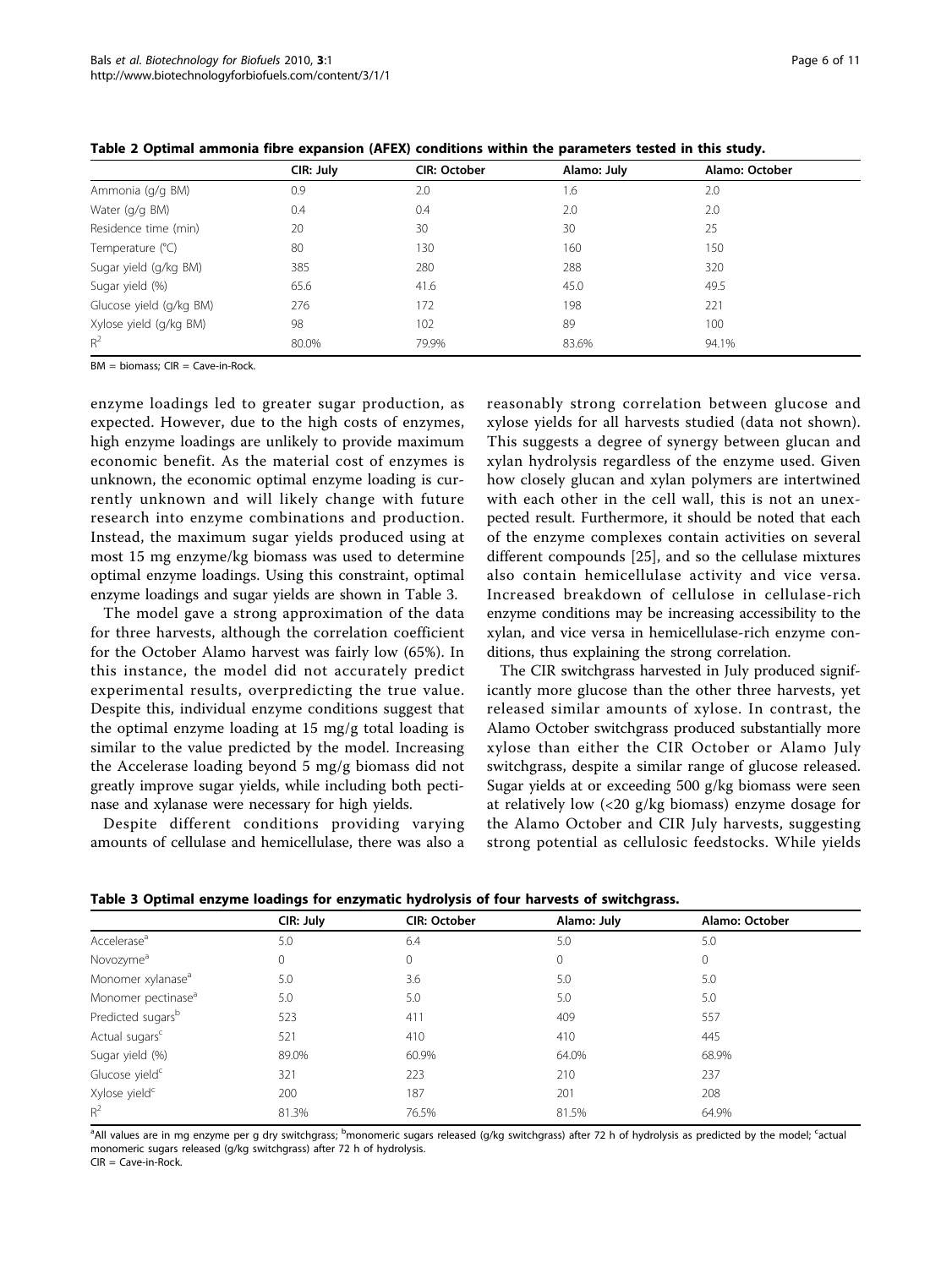<span id="page-6-0"></span>

increased for the CIR October harvest compared to no additional enzymes, the overall conversion remains low. Overall sugar yield was high only in the case of CIR switchgrass harvested in July (90% total yield), while the other three yields ranged from 60% to 70%.

These values are comparable to previous research, although due to the variety of harvest locations and times as well as switchgrass ecotypes, exact comparisons cannot be made. Previous research on AFEX-treated switchgrass produced 73% sugar yield after 72 h, although the harvest date and location were unknown for this sample [[18\]](#page-9-0). Dien et al. obtained approximately 75% sugar yield using dilute acid pretreatment on a late harvest CIR switchgrass grown in Nebraska [\[13](#page-9-0)], while Hu et al. obtained 59% to 90% yield from an unknown harvest in Virginia using alkali/microwave pretreatment [[11\]](#page-9-0).

Harvest date and cultivar/location do not appear to affect the composition of the enzyme complex required to break down the biomass, despite the different compositions of the biomass. With the exception of the October harvest of CIR switchgrass, all switchgrass harvests obtained optimal yields using an equal blend of Accelerase, Multifect Pectinase, and Multifect Xylanase. For the CIR October harvest, slightly more pectinase is needed than xylanase. Strong responses to the hemicellulases suggest that the AFEX pretreatment is not completely separating the cellulose from the surrounding cell wall material in any substrate. Although small amounts of cellobiose were seen in hydrolysates without Novozyme 188, its presence did not have a positive impact on sugar yields. Multifect Pectinase also contains strong bglucosidase activity [[25](#page-10-0)], likely eliminating the need for Novozyme 188. Increasing Accelerase beyond 5 g/kg produced only modest increases in sugar yields, which are unlikely to be economically competitive.

#### Rate of hydrolysis

All harvests of switchgrass showed a rapid response to enzyme addition, as seen in Figure [3.](#page-7-0) As expected, both glucose and xylose released during hydrolysis rose rapidly within the first 24 h, with a slow release afterwards. Interestingly, xylose was released faster than glucose for all samples except the July harvest of CIR switchgrass. The initial rate (defined as sugar release within the first 3 h) for xylose was between 35 to 45 g/ kg/h for xylose compared to 25 to 30 g/kg/h for glucose. In addition, glucose released after 168 h was 25% higher than 24 h for all harvests except for the CIR July harvest (which was 16% higher). Xylose at 168 h compared to 24 h was only 8% to 14% higher for all harvests. The xylan appears to be readily accessible to enzymes after AFEX pretreatment relative to cellulose and responds rapidly to enzymatic attack with high xylanase addition.

With the exception of the CIR July harvest, the trends for glucose released were similar in all harvests tested. These three harvests saw a similar initial rate, with the primary differences appearing between 3 to 24 h of hydrolysis. In comparison, the CIR July harvest showed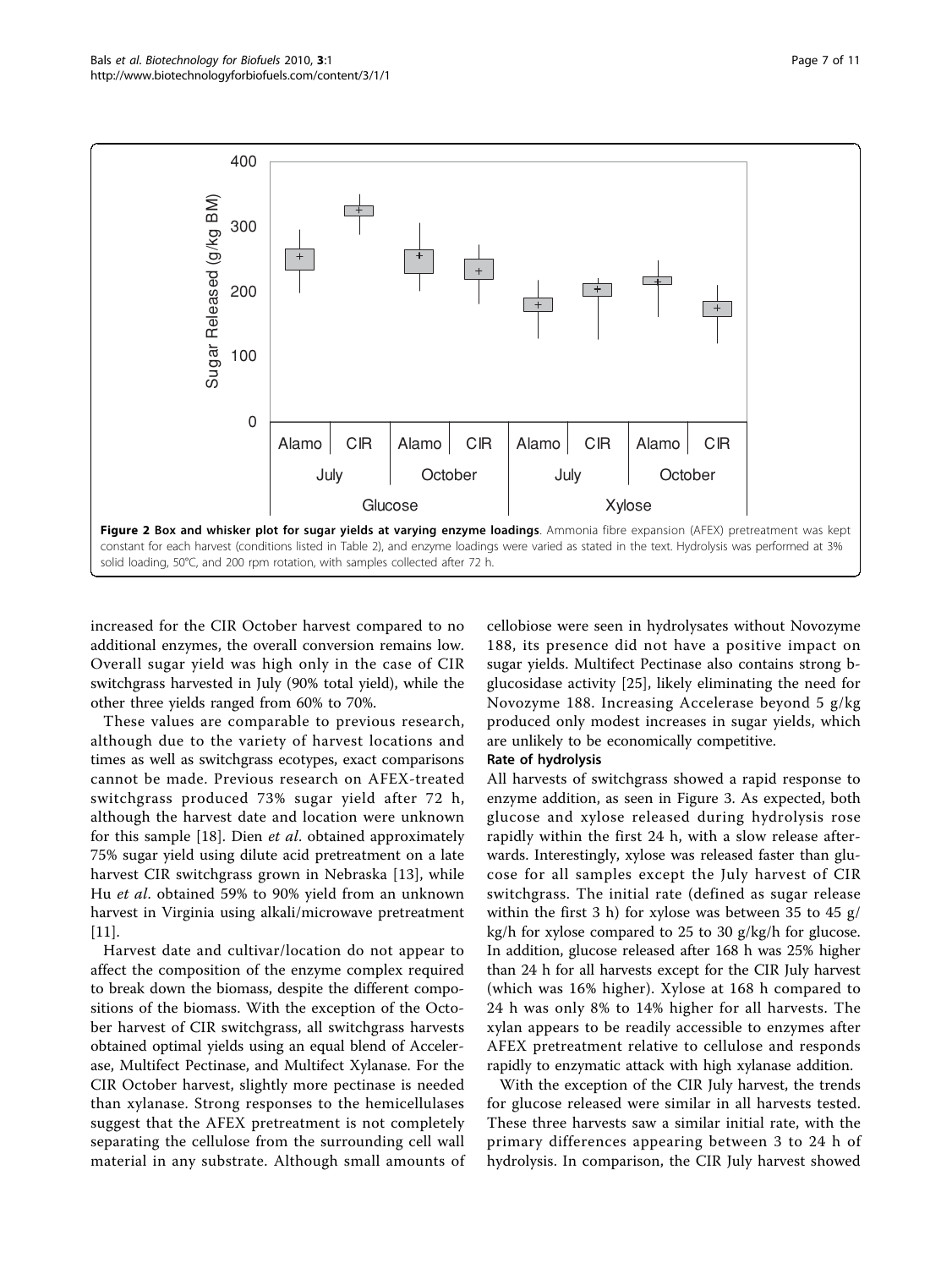<span id="page-7-0"></span>

Pretreatments were performed at the conditions listed in Table 2 and enzyme addition as listed in Table 3. Hydrolysis was performed at 3% solid loading, 50°C, and 200 rpm rotation.

a very rapid initial release of glucose, with nearly all glucose released within 24 h. It is clear that AFEX pretreatment is very effective in opening up cellulose to enzymatic attack in this harvest relative to the other three harvests, likely due to being the most immature sample. Further research is needed to determine specifically what factors influence this immediate glucose release.

The harvest location or type appears to have a greater effect on xylose released than harvest date. The Alamo harvests showed a significantly higher initial rate (42 to 45 g/kg/h) of xylose release than the CIR harvests (34 to 35 g/kg/h). In addition, a greater proportion of the total xylose release was seen within the first 24 h for the Alamo harvests compared to CIR harvests.

#### Fermentation

Glucose, xylose, and ethanol concentrations for fermentations of the four switchgrass harvests are shown in Figure [4.](#page-8-0) Metabolic yield (defined as a percentage of the theoretical amount of ethanol produced from the consumption of sugars) was high in all cases, ranging from 87% for the Alamo July harvest to 97% for the CIR July harvest. Glucose fermentation was also complete, with virtually all glucose consumed within 48 h. However, a lengthy lag phase that lasted approximately 10 to 24 h was present in all switchgrass harvests. This may be due to the strain being prepared on YEP media rather than hydrolysate, and may be eliminated if the strain were adapted to AFEX hydrolysate prior to inoculation [[26](#page-10-0)]. The three hydrolysates at 20% solid loading all achieved final ethanol concentrations in excess of 30 g/l. While this value is lower than the 40 g/l threshold generally

accepted for ethanol production [[27\]](#page-10-0), this indicates the fermentability of AFEX-treated switchgrass, and further optimisation and technology improvements will likely improve these results.

Xylose utilisation was much slower relative to glucose and was not completely consumed within 96 h. This trend has also been seen with corn stover using the same micro-organism [[20](#page-9-0)]. Over two-thirds of the xylose was consumed within 96 h for three of the harvests, a satisfactory result. However, only approximately one-third of the xylose in the CIR July harvest was consumed. This is due primarily to a longer lag phase than the other harvests. After 24 h, the cell density in the CIR July harvest was 40% of the value of the Alamo July harvest and 23% of the value of CIR October. This harvest has much higher amounts of solubles present relative to the other harvests, and the ammonia may be reacting with these molecules to produce fermentation inhibitors. Further research is needed to determine why this harvest is unable to ferment as well as other harvests. Acetate levels were fairly constant throughout fermentation, ranging from 1.3 to 1.9 g/l at 20% solid loading.

#### Implications

The different responses to harvest date and location/ ecotype have large implications for biomass refining. Harvesting early in the season provides lower costs for pretreatment and higher potential ethanol yields, which may help offset the costs of a second harvest. With the potential additional revenue from coproducts such as proteins, the benefit for early harvests appears strong. However, any pretreatment facility will likely be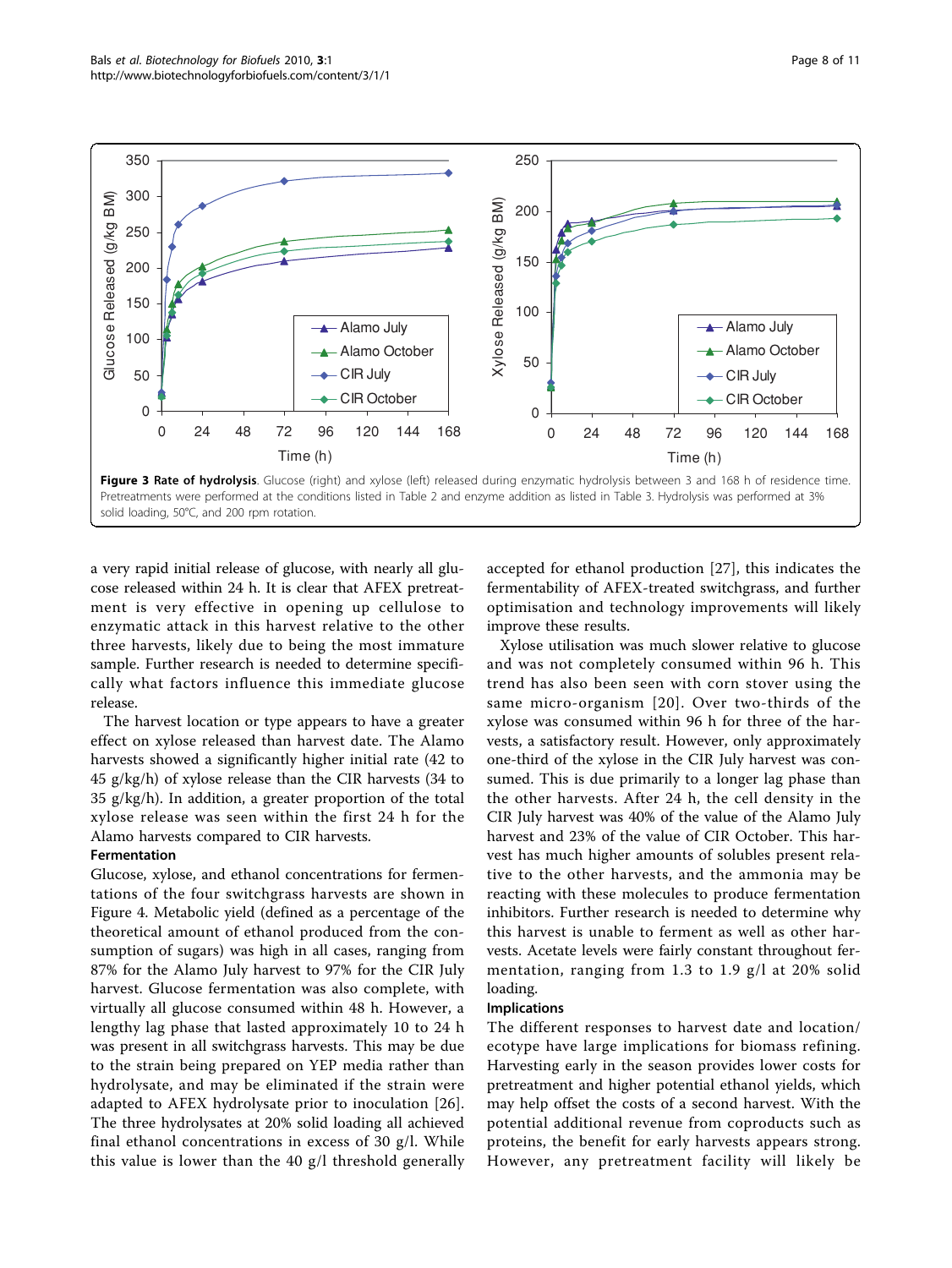<span id="page-8-0"></span>

All fermentations were performed using Saccharomyces cerevisiae at 30°C and shaken at 150 rpm. Switchgrass hydrolysate after 72 h of enzymatic hydrolysis at 20% solid loading was used except for the October harvest of Alamo switchgrass, where the solid loading was 10%. Data points are the average of duplicate fermentations.

designed to satisfy both harvests, and so reductions in capital costs may not actually occur. In addition, if yields from the stand decrease over time due to multiple harvests [\[7](#page-9-0)], a multiple harvest scenario may not be an economically viable for agronomic reasons.

Also of concern is the fact that different harvest locations or different types vary in response to pretreatment and hydrolysis. The CIR switchgrass, grown in Michigan, begins growing later in the season and senesces earlier than the Alamo switchgrass grown in Alabama. As such, while the harvest dates were similar, the relative maturities of the two varieties were different. As the CIR switchgrass was more digestible in July and less

digestible in October than the Alamo material, the different relative maturities appear to have more effect on digestibility than the types of cultivars. It remains to be seen if different cultivars harvested in the same region and same season react differently to pretreatment and hydrolysis parameters. Thus, harvest practices in the northern latitudes may be adjusted to avoid the highly recalcitrant late harvest material.

#### Conclusions

Fermentable sugars are effectively released from switchgrass using AFEX pretreatment and enzymatic hydrolysis. Relatively mild pretreatment results in high ethanol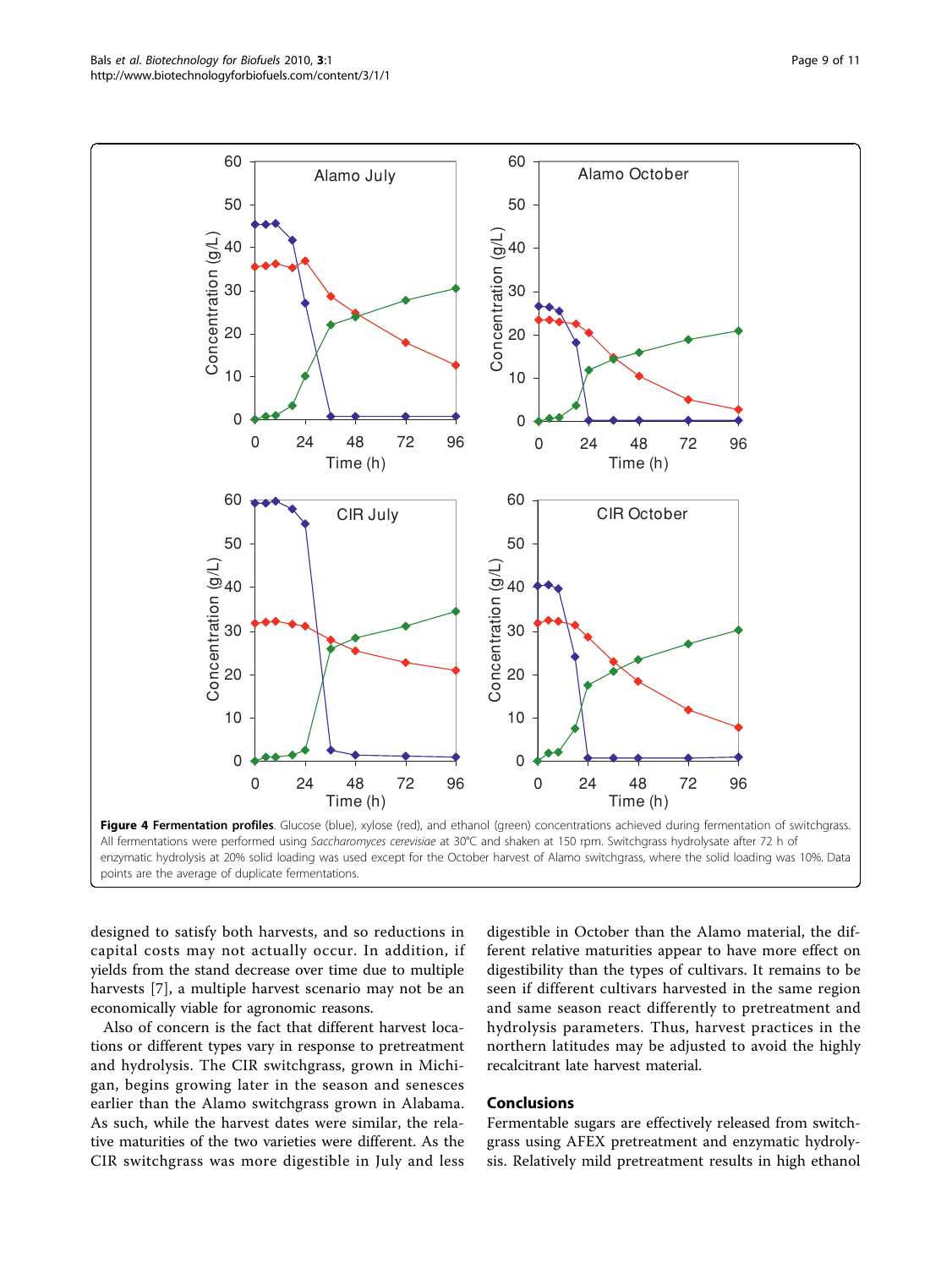<span id="page-9-0"></span>yields for early harvest material, while more severe conditions are necessary for later harvests. A mixture of enzymes, including xylanase and pectinase, are required to release the greatest amounts of sugar. Xylan was digested faster than glucan for all types of biomass, with an initial rate of 35 to 45 g/kg/h xylose released compared to 25 to 30 g/kg/h glucose. The upland CIR switchgrass from Michigan harvested in July showed the greatest response to pretreatment and hydrolysis, producing 520 g monomeric sugar per kg biomass, while harvesting in October showed the least response, producing 410 g/kg biomass. All hydrolysates were fermentable, although the July CIR harvested material showed poor xylose utilisation.

Harvest date and location/ecotype have a substantial impact on AFEX pretreatment conditions and sugar released, although not a major factor in enzyme requirements. For the northern CIR switchgrass used in this study, large differences were seen in pretreatment conditions and response between the two harvests, while this difference was muted in the southern Alamo switchgrass. Although this suggests that the harvest location is the dominant response, as the northern climate has a shorter growing season than the southern climate, further research is required to separate the effects of harvest location and ecotype. Thus, harvesting strategies must be tailored to local needs in order to maximise ethanol production. An integrated approach, considering long-term viability of stands, biomass yield on the farm, pretreatment processing conditions and cost, and resulting ethanol yields simultaneously, is necessary to determine the optimal solution in satisfying both farmers' and ethanol producers' needs. In addition, these factors would affect the possibility of producing coproducts switchgrass along with bioenergy.

#### Acknowledgements

Funding for this project was provided by the Department of Energy through the Great Lakes Bioenergy Research Center (GLBRC) grant DE-FC02- 07ER64494 and the Michigan State University Research Foundation. Genencor International generously donated the Accelerase 1000, Multifect Pectinase, and Multifect Xylanase to this project. Dr David Bransby at Auburn University donated the Alamo switchgrass, and the MSU Department of Crop and Soil Science donated the CIR switchgrass. Access to strain 424A (LNH-ST) was granted by Purdue University. We would like to thank Christa Gunawan and Charles Donald Jr for providing HPLC analysis and AFEX pretreatments, respectively. We would also like to thank Rebecca Garlock for providing critical comments on the manuscript.

#### Authors' contributions

BB designed the hydrolysis experiments, performed the statistical analysis, and drafted the manuscript. CR carried out the enzymatic hydrolysis experiments. MJ designed and carried out the fermentation experiment. VB participated in the design of the study and analysis. BD participated in the design and coordination of the study. All authors provided critical input to the manuscript, and read and approved the final manuscript.

#### Competing interests

The authors declare that they have no competing interests.

#### Received: 30 July 2009

Accepted: 4 January 2010 Published: 4 January 2010

#### References

- Gallagher P, Dikeman M, Fritz J, Wailes E, Gauther W, Shapouri H: Biomass from crop residues: cost and supply estimates. Agricultural Economics Report 819 Washington DC, USA: USDA 2003.
- 2. McLaughlin SB, Kszos LA: Development of switchgrass (Panicum virgatum) as a bioenergy feedstock in the United States. Biomass Bioenerg 2005, 28:515-535.
- 3. Perrin R, Vogel K, Schmer M, Mitchell R: Farm-scale production cost of switchgrass for biomass. Bioenergy Res 2008, 1:91-97.
- 4. Walsh ME, Ugarte G, Shapouri H, Slinsky AP: Bioenergy crop production in the United States: potential quantities, land use changes, and economic impacts on the agricultural sector. Env Resource Econ 2003, 24:313-333.
- 5. Casler MD, Vogel KP, Taliaferro CM, Wynia RL: Latitudinal adaptation of switchgrass populations. Crop Sci 2004, 44:293-303.
- Fike JH, Parrish DJ, Wolf DD, Balasko JA, Green JT, Rasnake M, Reynolds JH: Switchgrass production for the upper southeastern USA: influence of cultivar and cutting frequency on biomass yields. Biomass Bioenerg 2006, 30:207-213.
- 7. Monti A, Bezzi G, Pritoni G, Venturi G: Long-term productivity of lowland and upland switchgrass cytotypes as affected by cutting frequency. Bioresource Technol 2008, 99:7425-7432.
- 8. Bals B, Teachworth L, Dale B, Balan V: [Extraction of proteins from](http://www.ncbi.nlm.nih.gov/pubmed/18025607?dopt=Abstract) [switchgrass using aqueous ammonia within an integrated biorefinery.](http://www.ncbi.nlm.nih.gov/pubmed/18025607?dopt=Abstract) Appl Biochem Biotechnol 2007, 143:187-198.
- 9. Dale BE, Allen MS, Laser M, Lynd LR: Protein feeds coproduction in biomass conversion to fuels and chemicals. Biofuels Bioprod Bioref 2009, 3:219-230.
- 10. Keshwani DR, Cheng JJ: Switchgrass for bioethanol and other valueadded applications: a review. Bioresource Technol 2009, 100:1515-1523.
- 11. Hu Z, Wen Z: Enhancing enzymatic digestibility of switchgrass by microwave-assisted alkali pretreatment. Biochem Eng J 2008, 38:369-378.
- 12. Chung YC, Bakalinsky A, Penner MH: [Enzymatic saccharification and](http://www.ncbi.nlm.nih.gov/pubmed/15930573?dopt=Abstract) [fermentation of xylose-optimized dilute acid-treated lignocellulosics.](http://www.ncbi.nlm.nih.gov/pubmed/15930573?dopt=Abstract) Appl Biochem Biotechnol 2005, 121:947-961.
- 13. Dien BS, Jung HG, Vogel KP, Casler MD, Lamb JFS, Iten L, Mitchell RB, Sarath G: Chemical composition and response to dilute-acid pretreatment and enzymatic saccharification of alfalfa, reed canarygrass, and switchgrass. Biomass Bioenerg 2006, 30:880-891.
- 14. Mosier N, Wyman C, Dale BE, Elander R, Lee YY, Holtzapple M, Ladisch M: Features of promising technologies for pretreatment of lignocellulosic biomass. Bioresource Technol 2005, 96:673-686.
- 15. Teymouri F, Laureano-Perez L, Alizadeh H, Dale B: Optimization of the ammonia fiber explosion (AFEX) treatment parameters for enzymatic hydrolysis of corn stover. Bioresource Technol 2005, 96:2014-2018.
- 16. Murnen HK, Balan V, Chundawat SPS, Bals B, da Costa Sousa L, Dale BE: [Optimization of ammonia fiber expansion \(AFEX\) pretreatment and](http://www.ncbi.nlm.nih.gov/pubmed/17585779?dopt=Abstract) [enzymatic hydrolysis of](http://www.ncbi.nlm.nih.gov/pubmed/17585779?dopt=Abstract) Miscanthus  $\times$  giganteus to fermentable sugars. Biotechnol Prog 2007, 23:846-850.
- 17. Bradshaw TC, Alizadeh H, Teymouri F, Balan V, Dale BE: Ammonia fiber expansion pretreatment and enzymatic hydrolysis on two different growth stages of reed canarygrass. Appl Biochem Biotechnol 2007, 136:395-405.
- 18. Alizadeh H, Teymouri F, Gilbert TI, Dale BE: [Pretreatment of switchgrass by](http://www.ncbi.nlm.nih.gov/pubmed/15930586?dopt=Abstract) [ammonia fiber explosion \(AFEX\).](http://www.ncbi.nlm.nih.gov/pubmed/15930586?dopt=Abstract) Appl Biochem Biotechnol 2005, 121:1133- 1141.
- 19. Box GEP, Behnken DW: Some new three level designs for the study of quantitative variables. Technometrics 1960, 2:455-475.
- 20. Lau MW, Dale BE: [Cellulosic ethanol production from AFEX-treated corn](http://www.ncbi.nlm.nih.gov/pubmed/19164763?dopt=Abstract) stover using Saccharomyces cerevisiae [424A \(LNH-ST\).](http://www.ncbi.nlm.nih.gov/pubmed/19164763?dopt=Abstract) Proc Natl Acad Sci USA 2009, 106:1368-1373.
- 21. Sluiter A, Hames B, Ruiz R, Scarlata C, Sluiter J, Templeton D, Crocker D: Determination of structural carbohydrates and lignin in biomass. National Renewable Energy Laboratory Technical Report NREL/TP-510-42618 Washington DC, USA: NREL 2008.
- 22. Suryawati L, Wilkins MR, Bellmer DD, Huhnke RL, Maness NO, Banat IM: Effect of hydrothermolysis process conditions on pretreated switchgrass composition and ethanol yield by SSF with Kluyveromyces marxianus IMB4. Process Biochem 2009, 44:540-545.